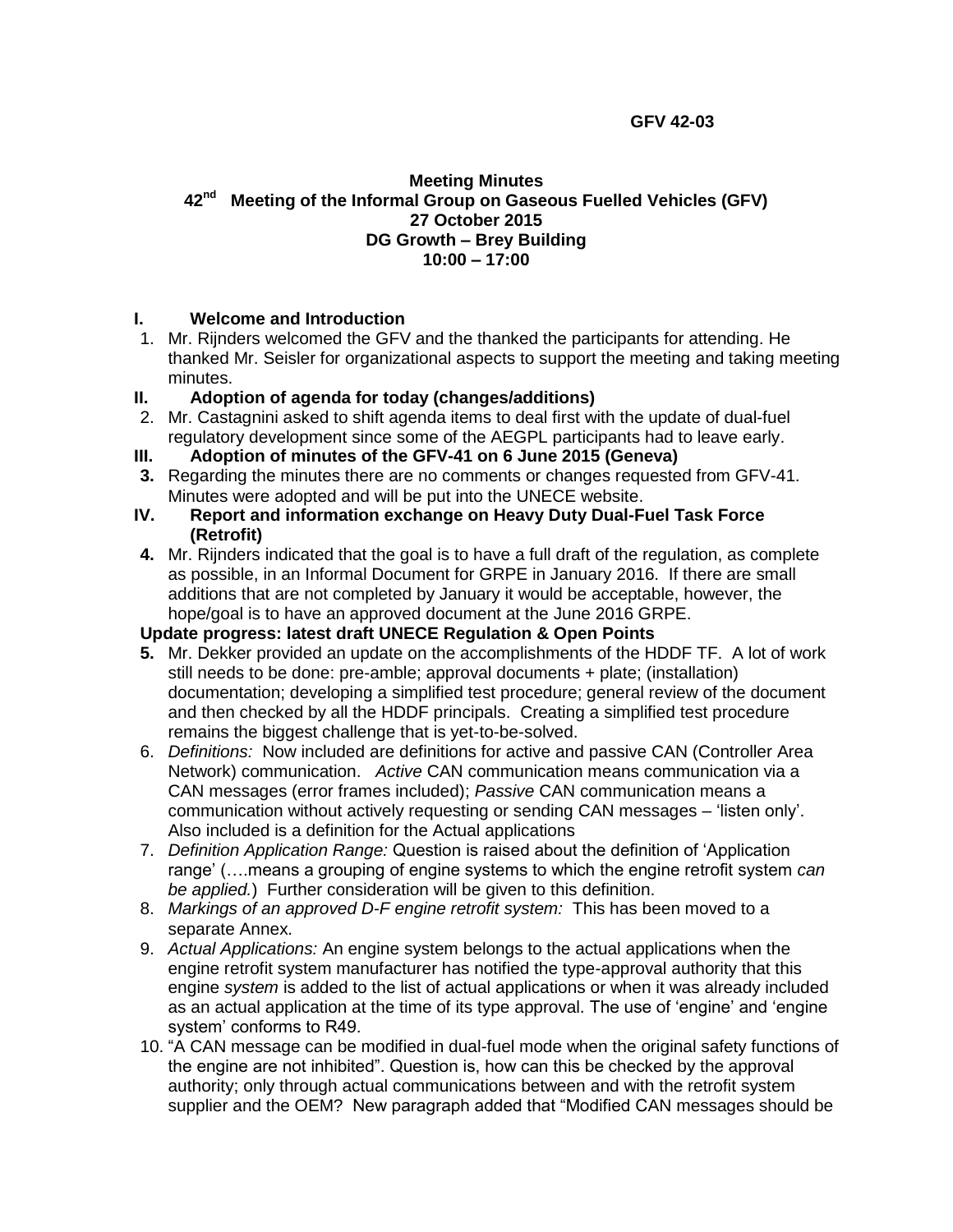documented at type approval." (This is to ensure the functional safety of the vehicle as provided by the OEM.)

- 11. *Engine retrofit system family:* The characteristics of the system can be described in an annex via a listing of the system components. The engine retrofit supplier is responsible to notify the type-approval authority of any change or update to the list of engine system or retrofit system family members. The 'listing' of components was discussed; whether it would be clear how an individual dual-fuel system is adapted only if a list of components is provided. A new proposal for this section is required, for LPG and natural gas. Mr. Dekker suggested that the system suppliers need to provide input and give a sample/recommendation. (Maybe the component list can be divided into those 'basics' and 'additional ones' that will need to be numbered, indicating changes of the system.)
- 12. *Conformity of Production.* Only specific systems developed for the specific application range can be approved for CoP testing. Second part of the paragraph reads: 'Only actual applications may be selected even when this will force the engine retrofit system manufacturer to obtain a representative demonstration engine for the actual application.' There was a discussion about adding engine application ranges using a simplified test but one needing a CoP test as well. It was suggested that the test requirements also could result from communications through the approval authority and the retrofit supplier (either a test bench or simplified test to achieve CoP). Which test procedure/which sampling plan would be required? New language is suggested: "Upon agreement between the approval authority one of the test procedures describe in …shall be used." In case of discrepancies and disagreements the approval authority has the ultimate say. This issue will be revisited.
- 13. *Annex 1 Appendix 6- Arrangements of the D-F engine retrofit system type approval mark.* Discussion of what symbols represent CNG, LPG and LNG. \*=CNG; #=LPG; and %=LNG. Question: Is it important to distinguish between CNG and LNG (and biomethane)? Yes, because specified reference fuels/market fuel type need to be noted (reference fuels are included in R.49). This is a challenging issue requiring more discussion (and more time than is available at this meeting).
- 14. *Problem with Euro IV.* No requirements for D-F Euro IV are in Annex 11 of R49, as the Scope is limited to Euro V and EEV.
- 15. *Power requirements.* Proposed text for CAN messages is needed. Text also is required regarding the measurement/CAN communication of 'torque' and any changes to torque that might occur after adding the retrofit system. Suggested language: "If CAN messages are modified in D-F mode then the original safety functions of the engine shall not be inhibited." Still, torque will need to be tested.
- 16. *Requirements to ensure correct operation of NOx control measures.* The D-F system shall enable the retrofitted engine to remain compliant with NOx control systems. If the MI (malfunction indicator) is activated the system shall automatically switch to diesel mode and stay in that mode until the issue causing inducement is fixed.
- 17. *Operations Manual.* A large number of changes were provided by AEGPL that cannot be addressed at this meeting. But it is important for the type approval authorities to understand the complete functioning of the system; as well as the process of removing the D-F retrofit system from the original engine.
- 18. *Description of the fitting devices of the container installation on the vehicle: Approvals and markings.* Initially this part was in a separate section but now has been included in the operational manuals provided by the retrofit installer. New language added: "Description of any modification of the engine system (hardware and/or software) required for the installation of the engine retrofit system." Language also is edited to improve this section on 'interfaces'.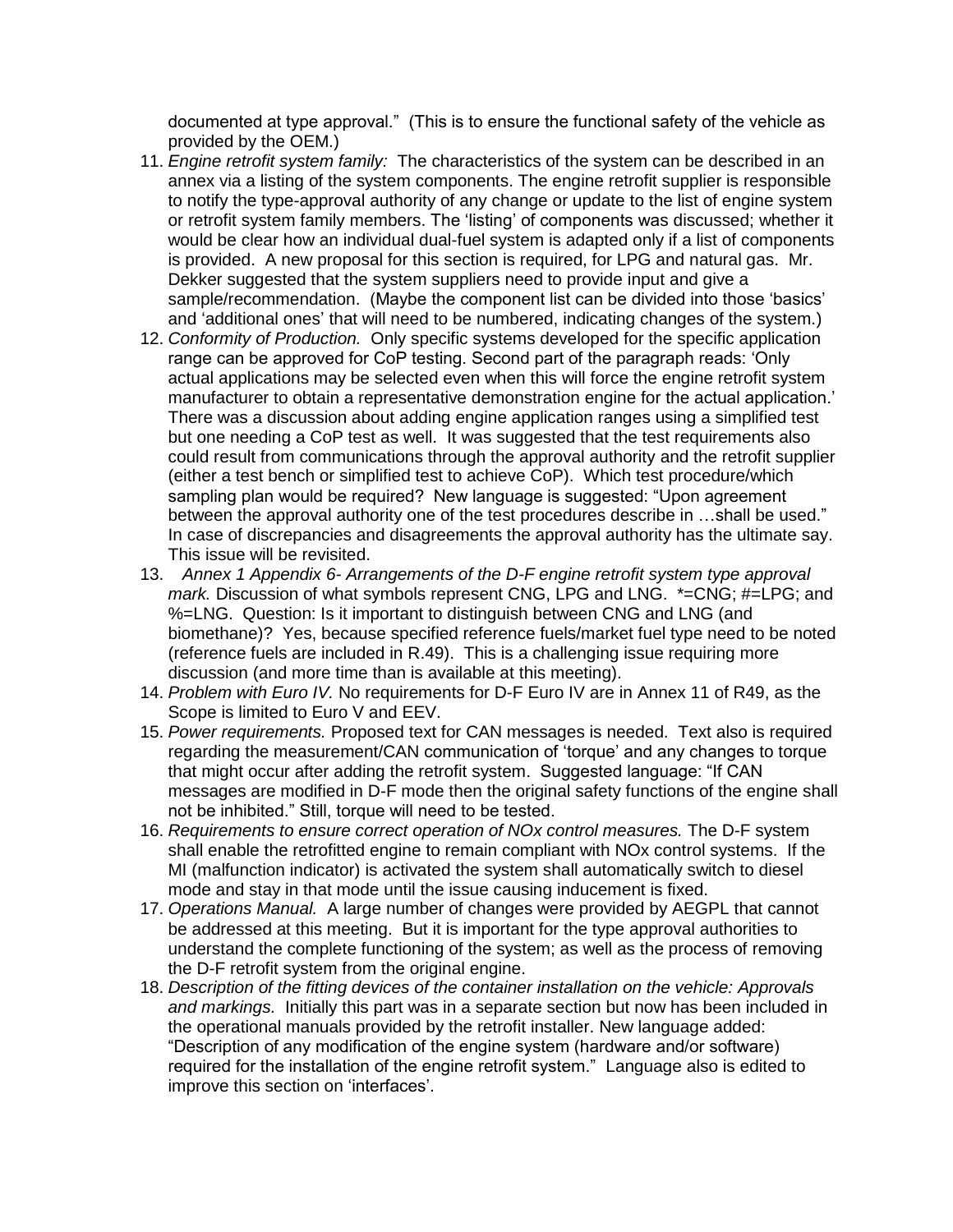- 19. *Remaining critical issue: Development of a simplified test procedure.* The complexity of this issue might take longer to resolve so maybe a model test procedure should be used initially in the draft regulation. But a 'reservation' (e.g. a 'place holder') should be made in the draft regulation so it can still make forward progress through GRPE in January 2016*.* But the GFV also can be involved in identifying and developing a 'simplified test' procedure that must be included in the final regulation for consideration in the June 2016 GRPE if the new HDDF regulation is to be adopted. The development and validation that the method works will take time and the question arises whether this can be completed by June.
- 20. *CO2 specific measurements to simplify the test procedure:* In the variation from 100% diesel to 100% gaseous fuel the CO2 output changes. (<10% LPG; <25% CNG). The amount of O2 used changesonly 2% and 3% respectively for LPG/CNG. so it might not be appropriate to be used as the basis for a 'simplified measurement.' Conclusions: CO2-specific emissions are not suited measurements for D-F operation.
- 21. *Actual measurement available?* O2 data generally is not kept available so it is difficult to determine/correlate with the power output of the engine, which could allow other measurements to be made. Chassis dynamometer measurement is possible but R49 has no chassis dyno provisions. A back-TO-back PEMS test on the road could be possible when we use wet measurements and the O2\_used method can be validated Otherwise, maybe the only way to make a measurement will be on chassis-dyno or engine test bench. The main challenge is to get the proper data, which costs money/sponsorship to obtain. (There also is a need for 'wet' measurement data.) Now OEMs are using EGR engines so the results will be different than older OEM technology. The Euro V engine data would come from 10-15 years ago and is no longer available.
- 22. The question is raised of the approval authorities (i.e. TUV) whether they have the old data that, for example, was developed in the WHDC process). (TUV will check; also Westport will see what data might be able to be shared.) (Correlations/ratios between O2 used and the brake-specific power of the engine is needed as a starting point.)
- 23. The question was raised of the D-F vendors whether they have non-proprietary data that can be shared with Mr. Dekker in order to validate his calculations. (Westport and CAP will check to see what data might be available.)
- 24. Mr. Dekker will begin with an attempt to do a chassis-dyno calculation method in the first instance but also will solicit data from various stakeholders involved in the HDDF TF. This will include: O2 data; request with some explanation; revised sheets (wet/dry data);
- 25. *Simplified Test options*: Various options for a simplified test were identified: 1) on the road with PEMS SORT test; 2) chassis dyno - different operating points (engine speeds); full load and several part loads data similar to ESC; 3) engine bench test (ESC); all back-to-back (O2\_used or g/h emissions). More options will also involve more initial validation work; The O2 approach still needs validation whether suitable for back-to-back testing.
- 26. *Chassis dyno*: Start drafting discussion; back-to-back; different operating points (engine speeds, full load and several part loads) similar to ESC;
- 27. *PEMS:* Is a SORT-test suitable for back-to-back testing? Other possibilities for a PEMS back-to-back test?
- 28. *GRPE procedures:* Various procedural strategies were discussed as to how best to put forward an Informal Document without specifying a simplified test with a 'reservation' in the document for new information (typically done in documents but usually only for less complicated or controversial items/text). It also is possible to table an Informal Document (January 2016) with a back-to-back simplified test; chassis dyno test, engine test, but with a placeholder for the on-road simplified test. But determination of the simplified test procedure should be ready by the first week in March for introduction to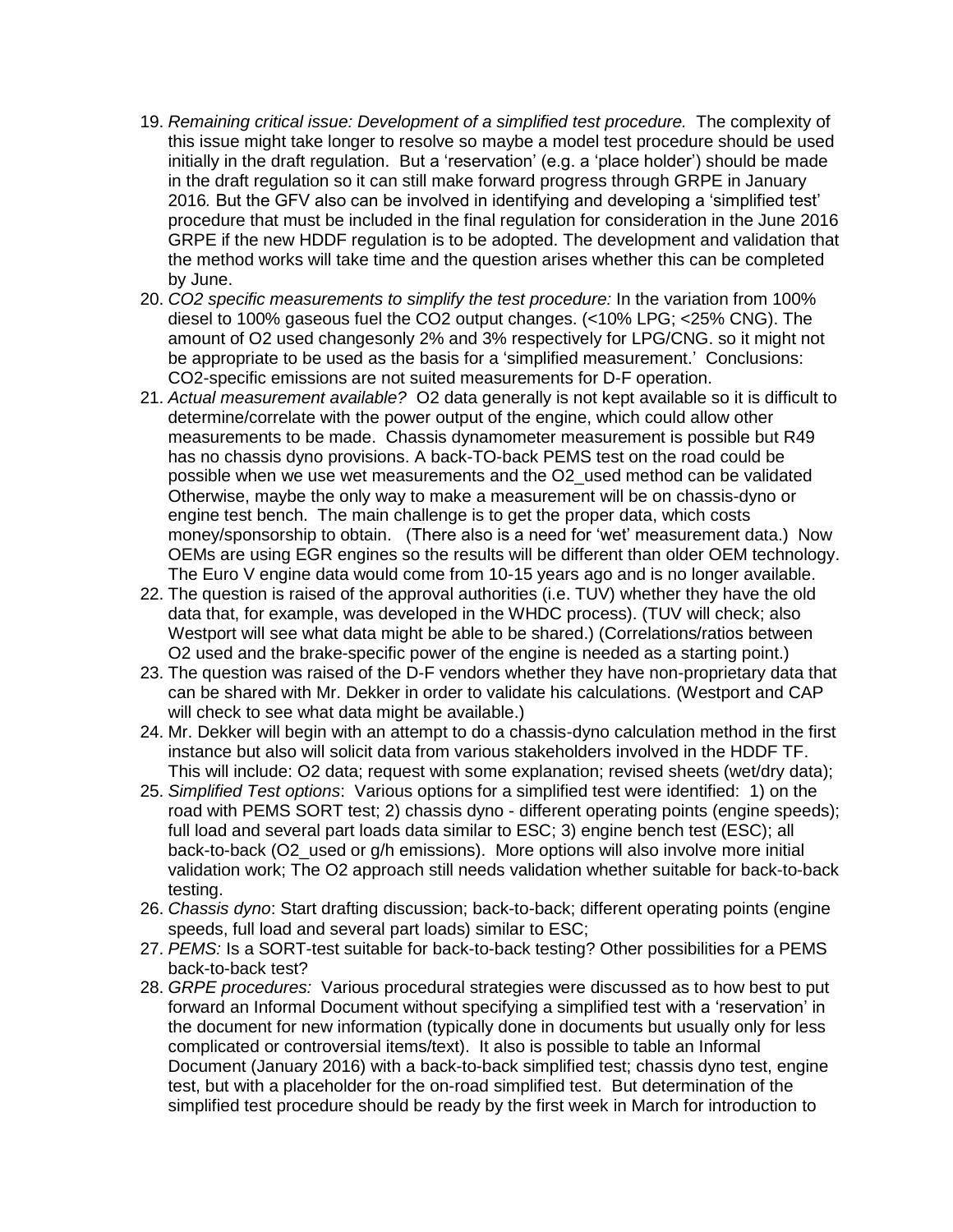the GRPE in June. There is no conclusion on strategy at this time but it is understood that a formal document would be acceptable only with a simplified test including an onroad test for AEGPL. Mr. Castagnini will check to see if this approach might be acceptable to AEGPL, since there is a risk of not having the Working Document approved if too complicated an emissions test strategy is not introduced early enough.

29. *Calculation procedure.* In answer to a question from ISO the dual-fuel CO2 calculation was explained. CO2 from duel-fuel engines can only be measured accurately with a CVS system. It is allowed to calculate the CO2 output from the fuel consumption. But when measuring the exhaust of a diesel engine might also find a small amount of CO2 due to the use of AdBlue. Hence this is also included in the calculation.

### **V. Document from GRPE Secretariat for consideration**

Consideration of Informal document GRPE-71-07, (71<sup>st</sup> GRPE, 8-12 June 2015) Issues identified by the (GRPE) Secretariat in Revision 7 of UN Regulation No. 49 (Emissions of compression ignition and positive ignition (LPG and CNG) engines)

- 30. Some issues were raised with this document, which is a Revision 7 without considering the rev6 (Euro VI) corrections to Annex 4B and other locations. The GFV reaction is: 1) not to deal with this document until there are clarifications from the Secretariat as to a lot of other mistakes that have been transposed into Revision 7; or 2)to deal just with the questions raised in GRPE-71-07 and deal later with all the other mistakes that are identified.
- 31. Paragraph 2.1.41. (*definition of LNG20*): The definition does not specify whether the limit set on ethane content (1.5 per cent) is by volume, mass or mole. Mr. Dekker indicates that the proper reference is 'by volume in the liquid phase'. Same issue in paragraph 4.6.3.1.7. The other option that can be used is mole%, but then the number should be changed into 1.0 mole per cent. (Same as GR-20, reference fuel).
- 32. Mr. Rijnders suggested that GFV react by email to the GRPE Secretariat as to further instructions about how GFV should respond to GRPE-71-07. Mr. Dekker will prepare an email to the GRPE Secretariat.

### **VI. Report on other gaseous fuels activities/issues at UNECE/EU** Mr. Seisler provided a brief description of the GRSG and ADR issues affecting gaseous fuels.

- 33. GRSG meeting 28 September  $2^{nd}$  October 2015 An amendment proposed by Japan was adopted that: 1) removes provisions for allowing welded steel CNG cylinders, which are now prohibited; and 2) limits steel for cylinders to 1,200Mpa and requires additional sulfide stress testing of high strength steel above 950Mpa. This now is in more conformity with the ISO cylinder standard and will allow Japan to move forward in adopting R110 in its national regulation.
- 34. ADR (Dangerous Goods), upcoming on 11 November 2015. LNG as a fuel for ADRcertified vehicles was approved in November 2014 but there continue to be certain questions from Germany and Sweden about safety and, most recently, about the amount of fuel that can be stored on the vehicle (equivalent to diesel) as well as other relatively minor but, nonetheless important issues. The NGV Global/AEGPL amendments to allow CNG and LPG will be considered on 11<sup>th</sup> November (on-going since the amendment was introduced in May 2015). Issues include: maximum limits of fuel on board the vehicle (equivalent to diesel; by energy or volume); effect of LNG leaking on the load of the vehicle (not a 'real' issue despite great concerns); directional venting of pressure relief devices for CNG, etc. The issues/questions are being addressed by NGV Global/AEGPL in a new Informal Document being prepared for the ADR meeting.